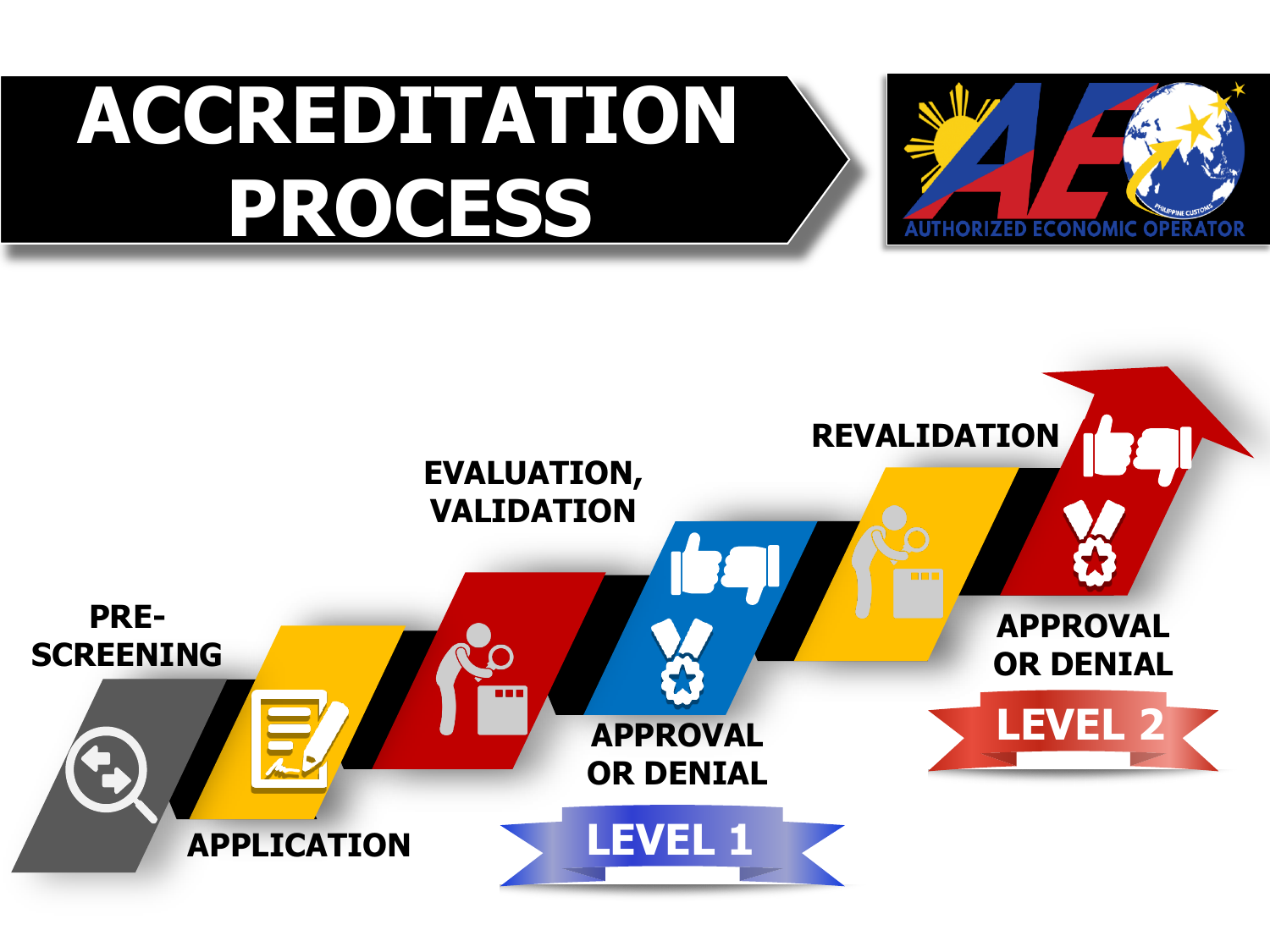

#### **DOCUMENTARY REQUIREMENTS**



#### **PRE-SCREENING APPLICATION**

- 1. Notarized Pre-Screening Form (Annex A);
- 2. Notarized Self-Assessment Questionnaire (Annex B);
- 3. Risk Evaluation Sheet (Annex C)
- 4. Notarized Undertaking (Annex D)
- 5. Financial Documents (e.g. Annual BIR Returns, Financial Report, etc.)
- 6. SEC/DTI Registration, as applicable**;**
- 7. Mayor's Permit and/or Certificate of Registration (i.e. BOI, PEZA, SBMA, etc.), as applicable; and
- 8. General Information Sheet (GIS)



- 1. Notarized Application Form (Annex A)
- **2. Pre-screening Clearance**
- 3. Notarized Self-Assessment Questionnaire (Annex B);
- 4. Risk Evaluation Sheet (Annex C)
- 5. Notarized Undertaking (Annex D)
- 6. Financial Documents (e.g. Annual BIR Returns, Financial Report, etc.)
- 7. SEC/DTI Registration, as applicable**;**
- 8. Mayor's Permit and/or Certificate of Registration (i.e. BOI, PEZA, SBMA, etc.), as applicable;
- 9. General Information Sheet (GIS); and
- 10. Secretary's Certificate designating the authorized person to process the application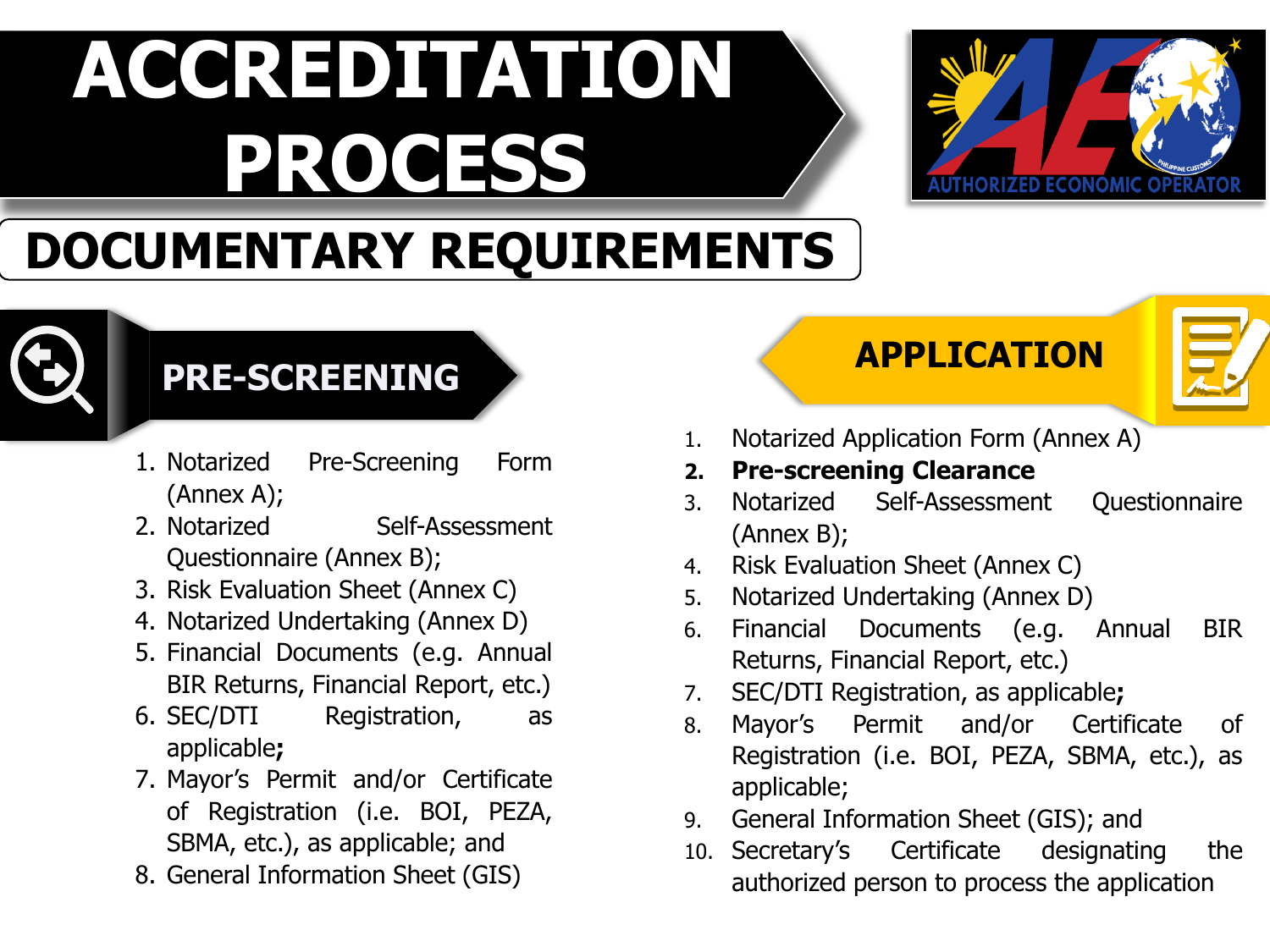



**01**

**PRE-SCREENING**



AEO candidate fills-in forms and submits documentary requirements to the Office of Deputy Commissioner, AOCG

AEO Office assigns Account Manager to review criteria and assist candidate





Until the applicant is ready based on criteria

> If, approved, Pre-screening Certificate is issued If, disapproved, AEO Office assists until candidate is ready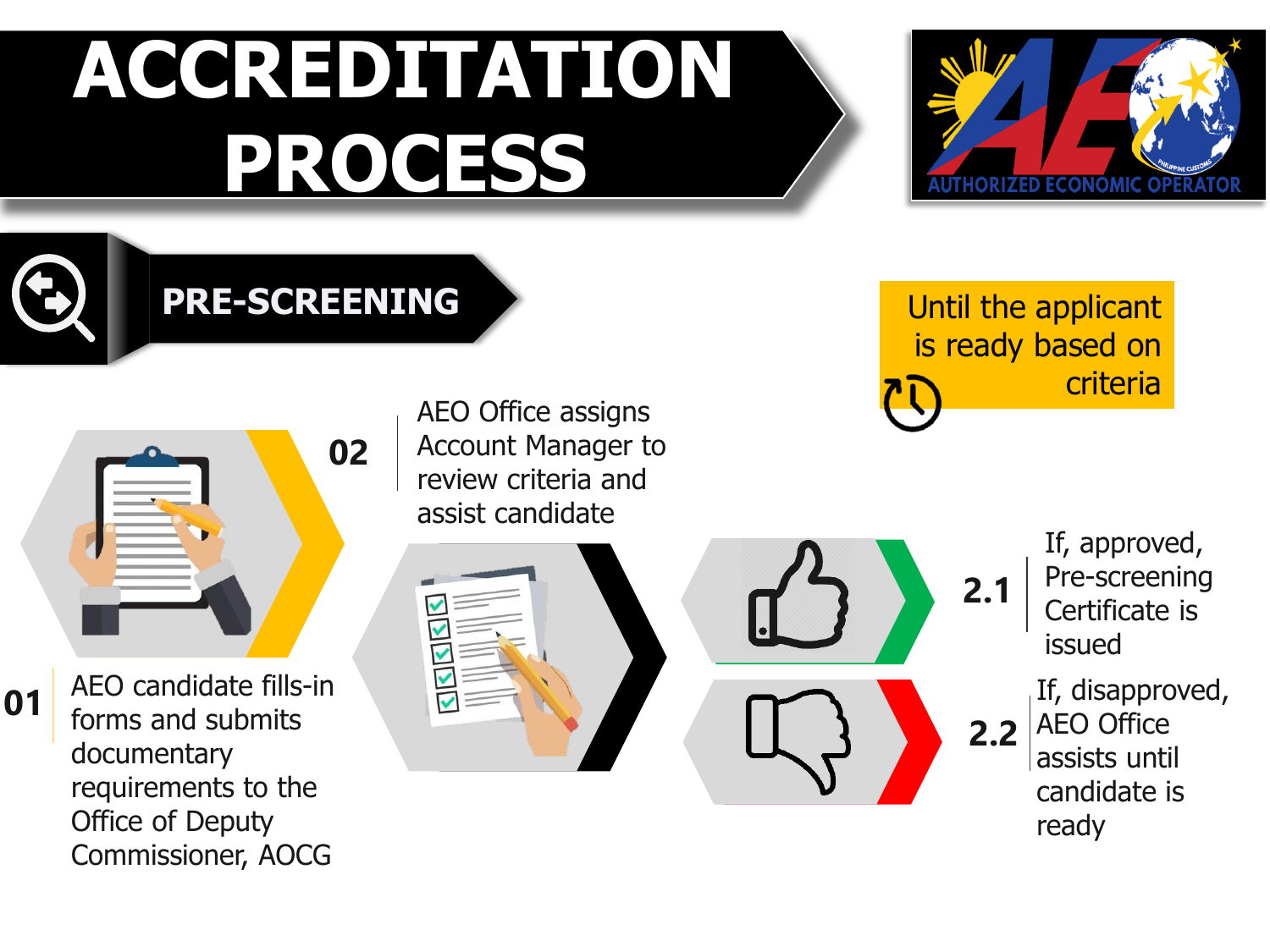

**APPLICATION**



**01**

Applicant submits complete application form at AEO Online portal together with Pre-screening certificate

AEO Office evaluates document submission and conducts on-site inspection of facility

90 days from application

**2.1**

If, approved, applicant is accredited as Level 1 Member

If, disapproved, applicant may re-apply after one year from initial application **2.2**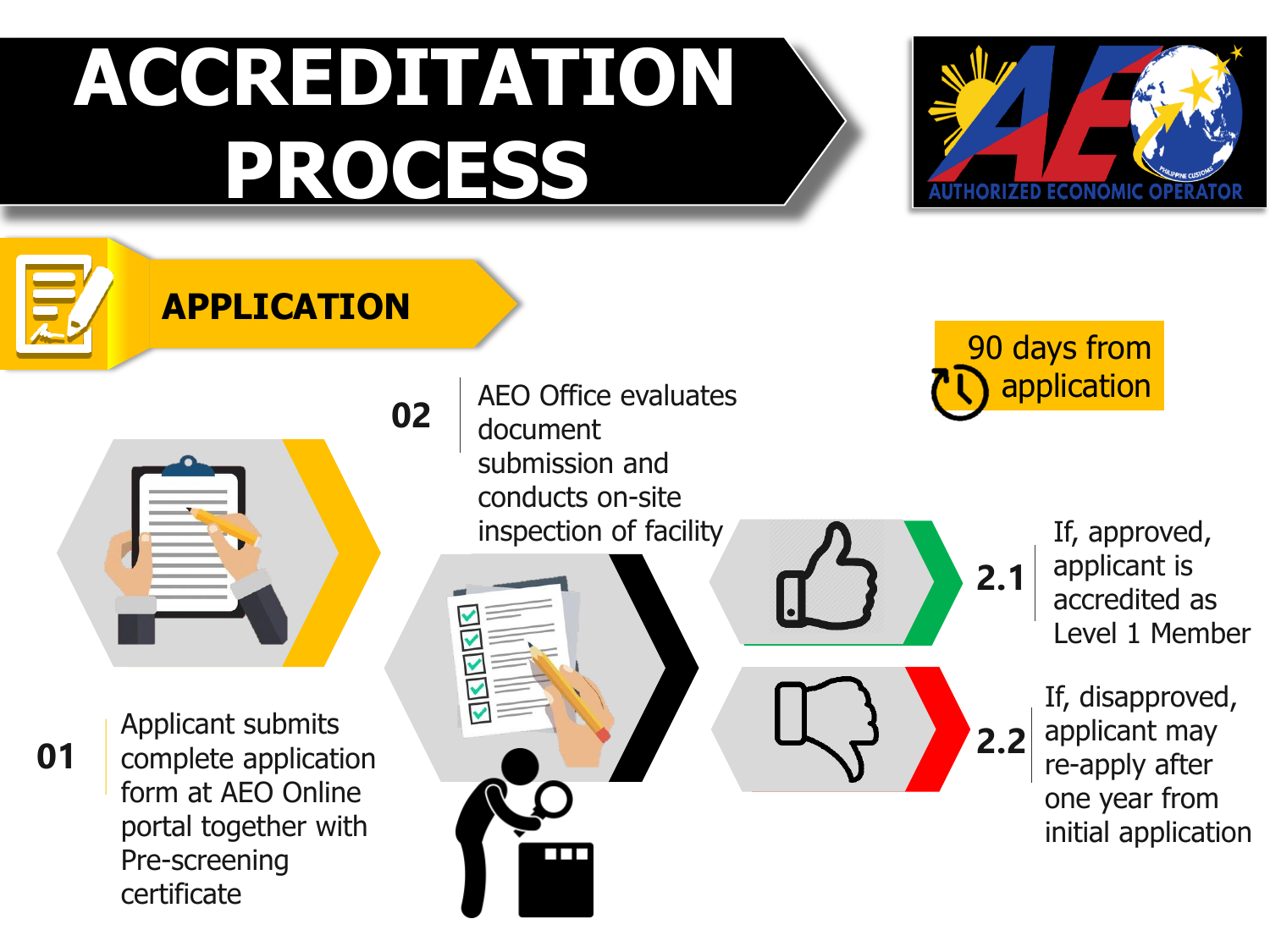Revalidation of security

chain security practices of Level 1 member (e.g

measures and supply

site visit)



**REVALIDATION**



One year from accreditation

**4.1**

**4.2**

If, approved, applicant is accredited as Level 2 Member

If, disapproved, retained as Level 1 Member

#### **Level 1 Benefits**:

**03**

- Exemption from Renewal of Accreditation
- $\checkmark$  Self-Assessment
- $\checkmark$  Supplementary Goods **Declaration**
- $\checkmark$  Dedicated Help Desk
- $\checkmark$  Other benefits consistent with RKC